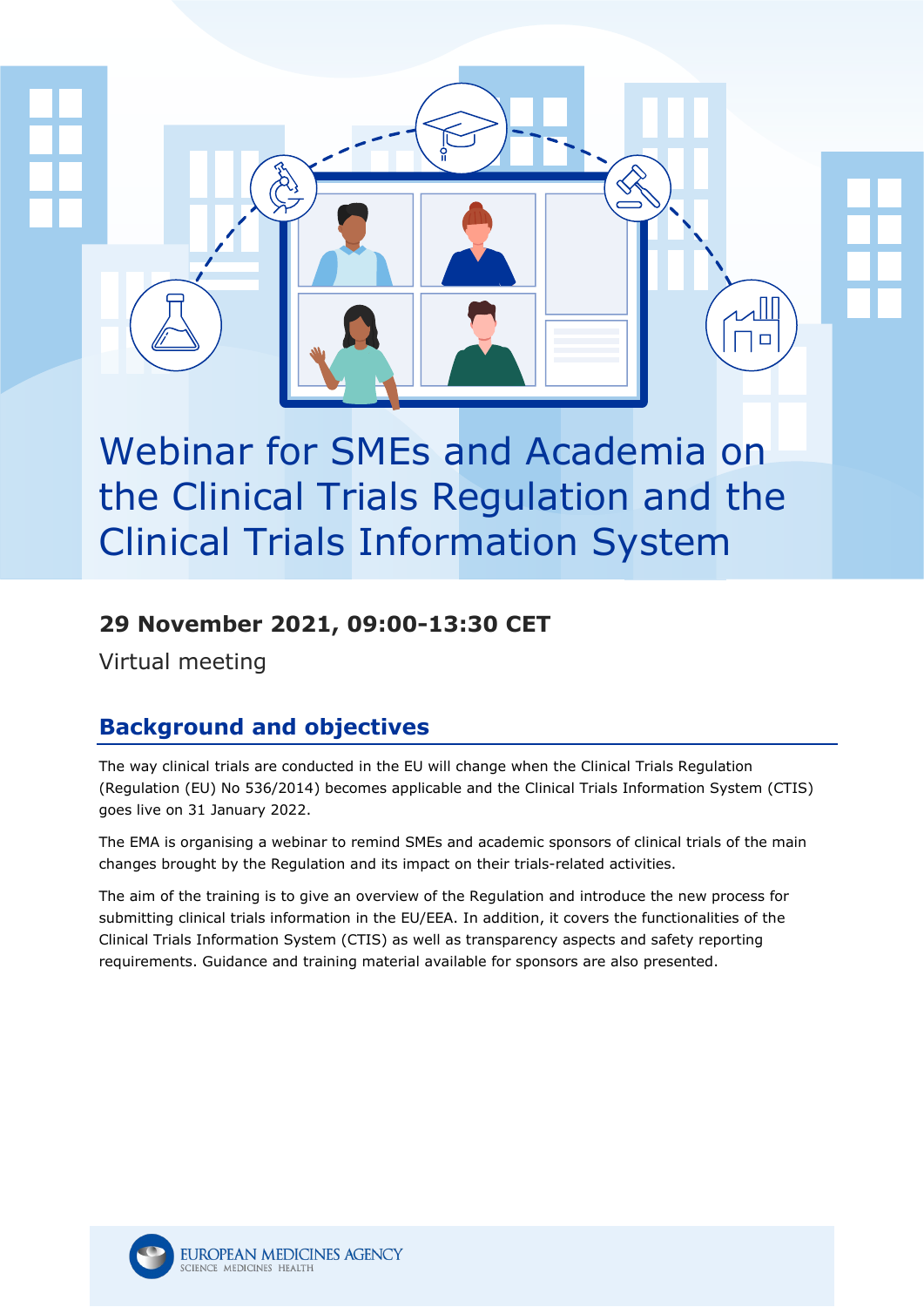# Webinar for SMEs and Academia on the Clinical Trials Regulation and the Clinical Trials Information System

#### **Introduction**

| $08:30 - 09:00$ | Joining and technicalities                                                               | 30' |
|-----------------|------------------------------------------------------------------------------------------|-----|
| $09:00 - 09:10$ | Welcome address and opening remarks                                                      | 10' |
|                 | Andrzej Rys (Director for health systems and products, DG SANTE,<br>European Commission) |     |
|                 | Peter Arlett (EMA) and Constantinos Ziogas (EMA)                                         |     |

#### **Session 1: An overview of the Clinical Trials Regulation**

| $09:10 - 09:30$ | Objectives, key changes of the Clinical Trials Regulation and<br>transitional arrangements | 20' |
|-----------------|--------------------------------------------------------------------------------------------|-----|
|                 | Kristof Bonnarens (DG SANTE, European Commission)                                          |     |
| $09:30 - 10:00$ | Stakeholders' experience with the Clinical Trials Regulation<br>implementation             | 30' |
|                 | Stephanie Kromar (EORTC)                                                                   |     |
|                 | Andrea Seidel-Glätzer (University Hospital Heidelberg)                                     |     |
|                 | Julien Romanetto (Transgene)                                                               |     |
| $10:00 - 10:10$ | <b>O&amp;A</b>                                                                             | 10' |

#### **Session 2: Introduction to the Clinical Trials Information System (CTIS)**

| $10:10 - 10:25$ | Access and user management, roles and permissions<br>Ana Rodriguez (EMA)                                         | 15' |
|-----------------|------------------------------------------------------------------------------------------------------------------|-----|
| $10:25 - 10:40$ | CTIS explained with user personas and organisation models                                                        | 15' |
|                 | Sarah Scales (EMA)                                                                                               |     |
| $10:40 - 11:00$ | High level overview of CTIS, data protection aspects (joint<br>controllership arrangement) and publication rules | 20′ |
|                 | Laura Pioppo (EMA)                                                                                               |     |

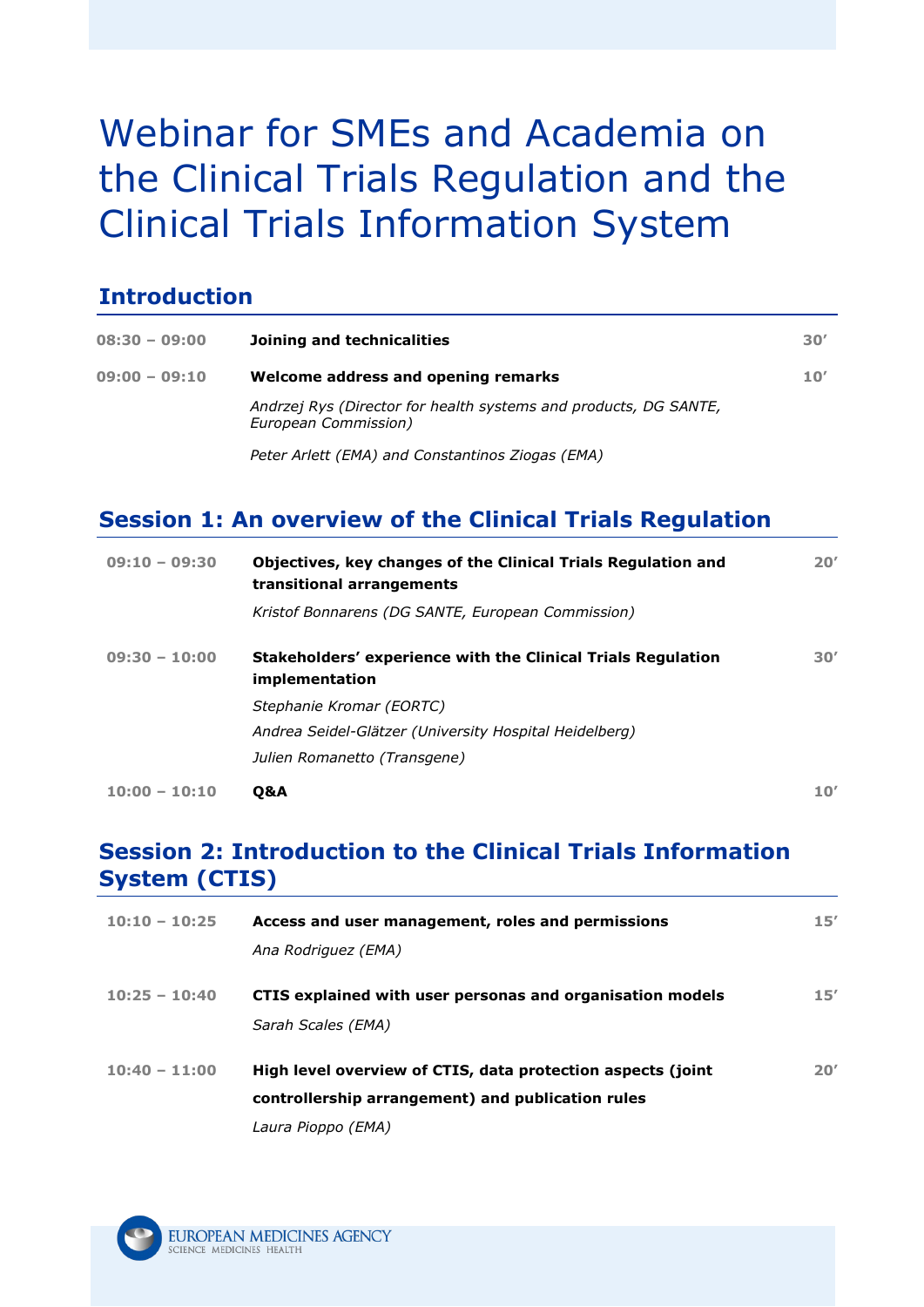| $11:00 - 11:10$              | Q&A | 10' |
|------------------------------|-----|-----|
| $11:10 - 11:20$ Coffee break |     | 10' |
|                              |     |     |

#### **Session 3: The new process for submitting clinical trials information in the EU/EEA**

| $11:20 - 12:15$ | Submission process of information for a clinical trial and<br>$\bullet$<br>authorisation procedure - what is changing?                   | 55' |
|-----------------|------------------------------------------------------------------------------------------------------------------------------------------|-----|
|                 | Initial clinical trials applications, including selection of the<br>$\qquad \qquad$<br>Reporting Member State                            |     |
|                 | Substantial and non-substantial modifications to an<br>—<br>application, addition of a new Member State Concerned<br>of a clinical trial |     |
|                 | <b>Notifications</b>                                                                                                                     |     |
|                 | <b>Summary of clinical trials results</b><br>$\bullet$                                                                                   |     |
|                 | High level demonstration of CTIS functionalities for<br>$\bullet$<br>sponsors                                                            |     |
|                 | Maria Elgaard Sørensen (Danish Medicines Agency, CTIS Member State<br>Product Owner)                                                     |     |
|                 | Ruediger Pankow (Parexel International, CTIS Sponsor Product Owner)                                                                      |     |
|                 | Charalampos Drosos (EMA)                                                                                                                 |     |
| $12:15 - 12:30$ | Q&A                                                                                                                                      | 15' |

## **Session 4: Safety reporting in CTIS**

| Future changes to clinical trial safety reporting<br>$\bullet$ | 15' |
|----------------------------------------------------------------|-----|
| <b>Submission of Annual Safety Reports</b><br>$\bullet$        |     |
| <b>EU Network cooperation</b><br>$\bullet$                     |     |
| Marianne Lunzer (AGES, CTIS Member State Product Owner)        |     |
|                                                                |     |